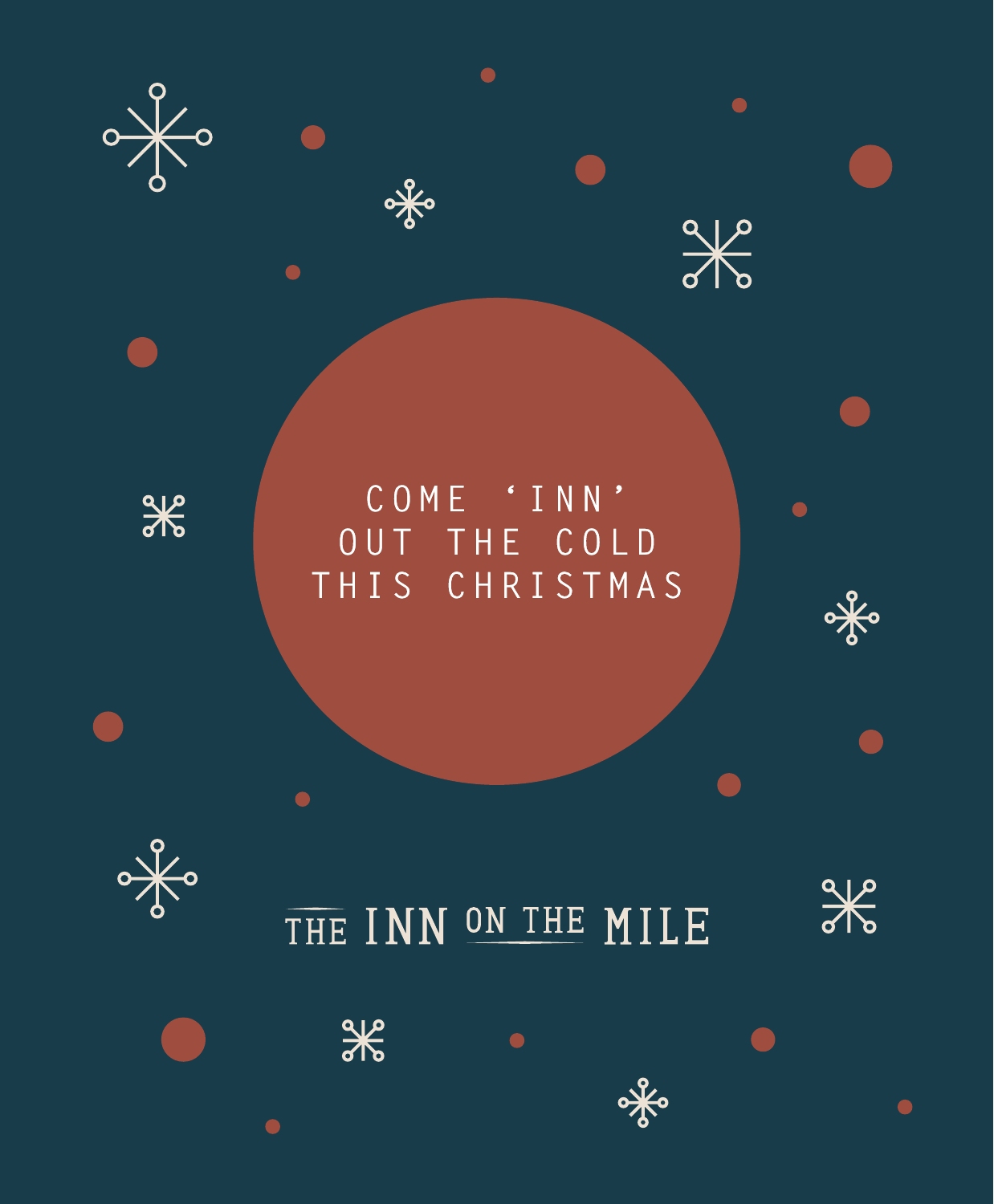# **CHRISTMAS DAY**



# **CHRISTMAS DAY CELEBRATIONS**

## **£59.95 PER ADULT £24.95 FOR UNDER 12**

**Relax this Christmas and let us take care of the cooking. Enjoy our magical Christmas Day menu, with something for all the family to enjoy.**

/////////



## **STARTERS**

**CELERIAC & TRUFFLE SOUP (V)** Chive, Apple & Black Olive Bread

**CHICKEN LIVER PARFAIT** Smoked Bacon Crumb, Pickled Mushroom, Caramelised Shallot & Oatcakes

**VEGAN FETA & FIG TARTELETTE (VG)** Beetroot & Candied Walnut

## **MAINS**

#### **ROAST TURKEY BREAST**

Pork & Herb Stuffing, Maple Glazed Pig in Blankets, Roast Potatoes, Butter Sprouts, Honey Glazed Parsnips & Carrots, Cranberry Sauce & Turkey Jus

### **XMAS ROAST RIB OF BEEF**

Maple Glazed Pigs in Blankets, Roast Potatoes, Bacon Butter Sprouts, Honey Glazed Parsnips & Carrots & Yorkie Jus

#### **CHESTNUT & PORCINI MUSHROOM NUT ROAST (VG)**

Vegan "Pigs In Blankets", Roast Potatoes, Sprouts, Maple Glazed Parsnips & Carrots, Cranberry Sauce & Porcini Mushroom Jus

#### **TANDOORI SEA BREAM**

Saffron Asparges, Coconut Shaved Sprouts & Spiced Mango Yoghurt

# **DESSERTS**

**BLACK FOREST CHEESECAKE (V)** Black Cherry Compôte, Cream & Dark Chocolate Shavings

### **STICKY TOFFEE PUDDING (V)**

Candied Figs, Sweet Mascarpone Cream & Butterscotch Sauce

### **CHOCOLATE & ORANGE MOUSSE (V)**

Cointreau Cream, Handmade Shortbread & Candied Orange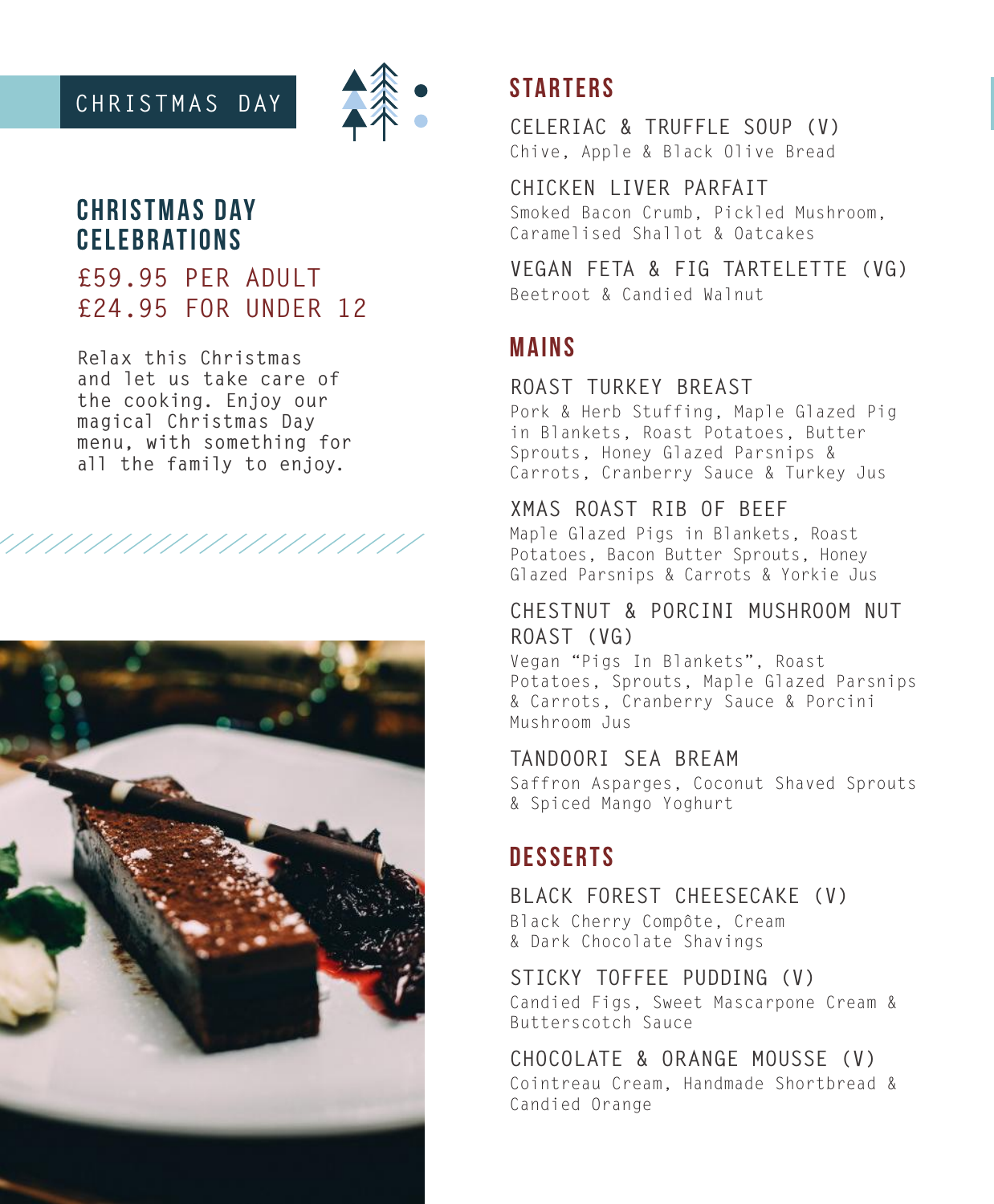# **EVENTS**



## **DAILY LIVE MUSIC**

## **THURSDAY-SUNDAY | FROM 8.30PM ( TIMES VARY FROM 8.30PM ON A THURS & SUN TO 9.30PM ON A FRI AND SAT)**

Join us every weekend in winter and enjoy the very best local acoustic talent and folk style songs, perfect for post dinner drinks, or a lovely bottle of warming red.

## **TORCHLIGHT PROCESSION**

#### **FRIDAY 30TH DECEMBER | FROM 7PM**

Join us for the best seat in the house, as the show stopping procession makes it way down the Royal Mile. This is one you won't want to miss!

## **HOGMANAY CELEBRATIONS**

Bring in the bells from our cosy main bar, we will be serving food until 8pm with drinks packages available to book for afterwards. All the while soaking up our signature New Year's Eve atmosphere!

# **THE PERFECT CHRISTMAS GIFT…**

Our giftcards are the perfect present for someone who enjoys delicious dining or a cocktail or two. You can purchase a variety of options, including monetary vouchers that can be redeemed against any of or food or drinks offers or even an overnight stay.

To purchase, visit scotsmangiftcards.co.uk, or visit us in venue.

Contact Us

For further details or to discuss your festive party or gathering, please contact us on:

- **T: 0131 556 9940**
- **W: theinnonthemile.co.uk**

**82 High St, The Royal Mile, Edinburgh, EH1 1LL**